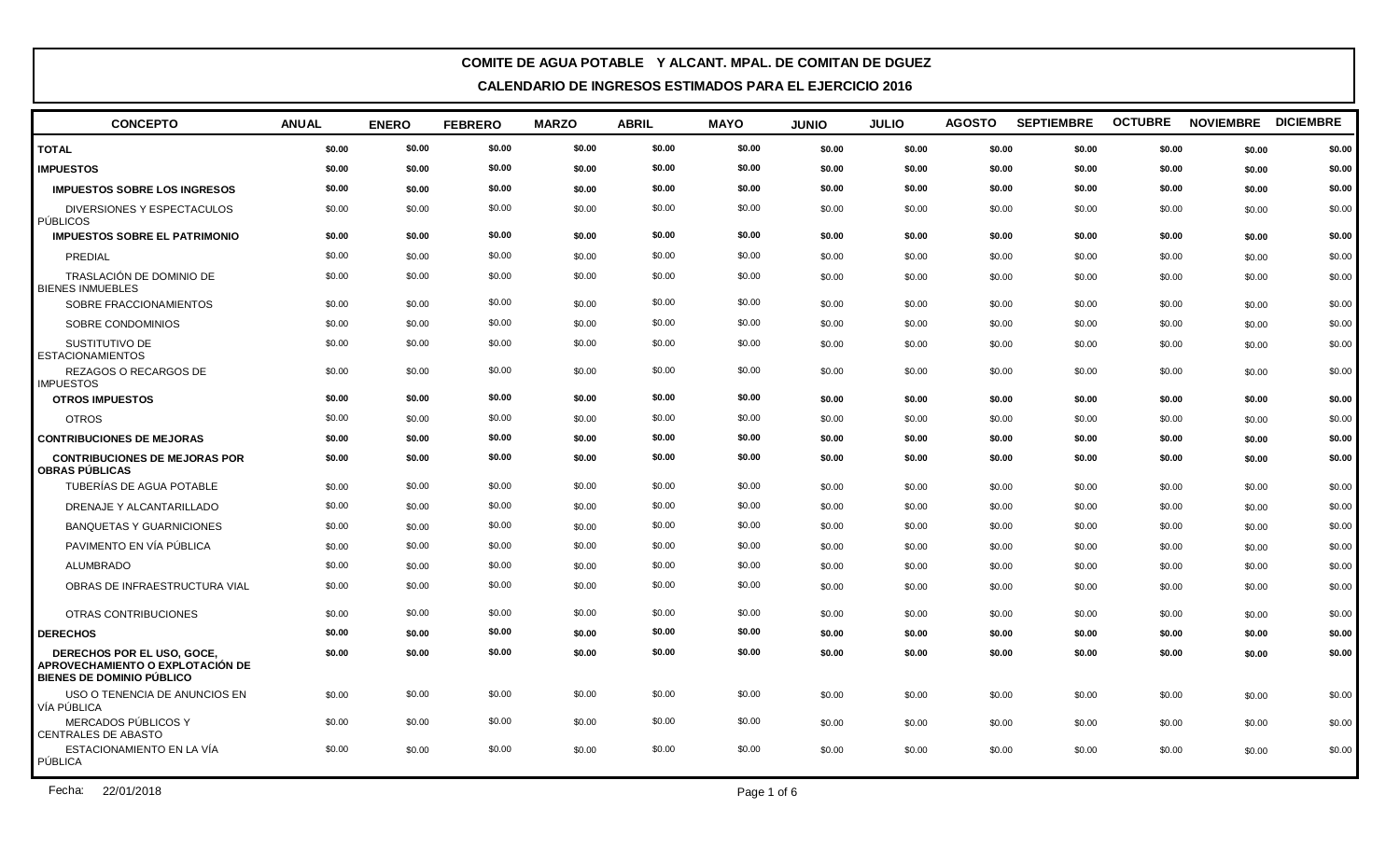| <b>CONCEPTO</b>                                                                                           | <b>ANUAL</b> | <b>ENERO</b> | <b>FEBRERO</b> | <b>MARZO</b> | <b>ABRIL</b> | <b>MAYO</b> | <b>JUNIO</b> | <b>JULIO</b> | <b>AGOSTO</b> | <b>SEPTIEMBRE</b> | <b>OCTUBRE</b> | NOVIEMBRE DICIEMBRE |        |
|-----------------------------------------------------------------------------------------------------------|--------------|--------------|----------------|--------------|--------------|-------------|--------------|--------------|---------------|-------------------|----------------|---------------------|--------|
| <b>DERECHOS A LOS HIDROCARBUROS</b>                                                                       | \$0.00       | \$0.00       | \$0.00         | \$0.00       | \$0.00       | \$0.00      | \$0.00       | \$0.00       | \$0.00        | \$0.00            | \$0.00         | \$0.00              | \$0.00 |
| POR EXTRACCIÓN DE PETRÓLEO<br><b>CRUDO</b>                                                                | \$0.00       | \$0.00       | \$0.00         | \$0.00       | \$0.00       | \$0.00      | \$0.00       | \$0.00       | \$0.00        | \$0.00            | \$0.00         | \$0.00              | \$0.00 |
| DERECHOS POR PRESTACIÓN DE<br><b>SERVICIOS</b>                                                            | \$0.00       | \$0.00       | \$0.00         | \$0.00       | \$0.00       | \$0.00      | \$0.00       | \$0.00       | \$0.00        | \$0.00            | \$0.00         | \$0.00              | \$0.00 |
| SERVICIOS PÚBLICOS DE<br><b>PANTEONES</b>                                                                 | \$0.00       | \$0.00       | \$0.00         | \$0.00       | \$0.00       | \$0.00      | \$0.00       | \$0.00       | \$0.00        | \$0.00            | \$0.00         | \$0.00              | \$0.00 |
| RASTROS PÚBLICOS                                                                                          | \$0.00       | \$0.00       | \$0.00         | \$0.00       | \$0.00       | \$0.00      | \$0.00       | \$0.00       | \$0.00        | \$0.00            | \$0.00         | \$0.00              | \$0.00 |
| SERVICIOS PÚBLICOS DE AGUA<br>POTABLE Y ALCANTARILLADO                                                    | \$0.00       | \$0.00       | \$0.00         | \$0.00       | \$0.00       | \$0.00      | \$0.00       | \$0.00       | \$0.00        | \$0.00            | \$0.00         | \$0.00              | \$0.00 |
| LIMPIEZA DE LOTES BALDÍOS                                                                                 | \$0.00       | \$0.00       | \$0.00         | \$0.00       | \$0.00       | \$0.00      | \$0.00       | \$0.00       | \$0.00        | \$0.00            | \$0.00         | \$0.00              | \$0.00 |
| ASEO PÚBLICO                                                                                              | \$0.00       | \$0.00       | \$0.00         | \$0.00       | \$0.00       | \$0.00      | \$0.00       | \$0.00       | \$0.00        | \$0.00            | \$0.00         | \$0.00              | \$0.00 |
| <b>INSPECCIÓN SANITARIA</b>                                                                               | \$0.00       | \$0.00       | \$0.00         | \$0.00       | \$0.00       | \$0.00      | \$0.00       | \$0.00       | \$0.00        | \$0.00            | \$0.00         | \$0.00              | \$0.00 |
| <b>OTROS DERECHOS</b>                                                                                     | \$0.00       | \$0.00       | \$0.00         | \$0.00       | \$0.00       | \$0.00      | \$0.00       | \$0.00       | \$0.00        | \$0.00            | \$0.00         | \$0.00              | \$0.00 |
| <b>LICENCIAS</b>                                                                                          | \$0.00       | \$0.00       | \$0.00         | \$0.00       | \$0.00       | \$0.00      | \$0.00       | \$0.00       | \$0.00        | \$0.00            | \$0.00         | \$0.00              | \$0.00 |
| LICENCIAS, PERMISOS PARA<br>CONSTRUCCIÓN Y OTROS                                                          | \$0.00       | \$0.00       | \$0.00         | \$0.00       | \$0.00       | \$0.00      | \$0.00       | \$0.00       | \$0.00        | \$0.00            | \$0.00         | \$0.00              | \$0.00 |
| CERTIFICACIONES Y CONSTANCIAS                                                                             | \$0.00       | \$0.00       | \$0.00         | \$0.00       | \$0.00       | \$0.00      | \$0.00       | \$0.00       | \$0.00        | \$0.00            | \$0.00         | \$0.00              | \$0.00 |
| <b>OTROS DERECHOS</b>                                                                                     | \$0.00       | \$0.00       | \$0.00         | \$0.00       | \$0.00       | \$0.00      | \$0.00       | \$0.00       | \$0.00        | \$0.00            | \$0.00         | \$0.00              | \$0.00 |
| <b>ACCESORIOS DE DERECHOS</b>                                                                             | \$0.00       | \$0.00       | \$0.00         | \$0.00       | \$0.00       | \$0.00      | \$0.00       | \$0.00       | \$0.00        | \$0.00            | \$0.00         | \$0.00              | \$0.00 |
| REZAGOS O RECARGOS DE<br><b>DERECHOS</b>                                                                  | \$0.00       | \$0.00       | \$0.00         | \$0.00       | \$0.00       | \$0.00      | \$0.00       | \$0.00       | \$0.00        | \$0.00            | \$0.00         | \$0.00              | \$0.00 |
| <b>PRODUCTOS</b>                                                                                          | \$0.00       | \$0.00       | \$0.00         | \$0.00       | \$0.00       | \$0.00      | \$0.00       | \$0.00       | \$0.00        | \$0.00            | \$0.00         | \$0.00              | \$0.00 |
| <b>PRODUCTOS DE TIPO CORRIENTE</b>                                                                        | \$0.00       | \$0.00       | \$0.00         | \$0.00       | \$0.00       | \$0.00      | \$0.00       | \$0.00       | \$0.00        | \$0.00            | \$0.00         | \$0.00              | \$0.00 |
| PRODUCTOS DERIVADOS DEL USO<br>Y APROVECHAMIENTO DE BIENES NO<br>SUJETOS A RÉGIMEN DE DOMINIO<br>l PÚBLIC | \$0.00       | \$0.00       | \$0.00         | \$0.00       | \$0.00       | \$0.00      | \$0.00       | \$0.00       | \$0.00        | \$0.00            | \$0.00         | \$0.00              | \$0.00 |
| PRODUCTOS DE BIENES<br>MUEBLES E INMUEBLES<br>(ARRENDAMIENTO)                                             | \$0.00       | \$0.00       | \$0.00         | \$0.00       | \$0.00       | \$0.00      | \$0.00       | \$0.00       | \$0.00        | \$0.00            | \$0.00         | \$0.00              | \$0.00 |
| PRODUCTOS DE<br><b>ESTACIONAMIENTOS PÚBLICOS</b><br><b>MUNICIPALES</b>                                    | \$0.00       | \$0.00       | \$0.00         | \$0.00       | \$0.00       | \$0.00      | \$0.00       | \$0.00       | \$0.00        | \$0.00            | \$0.00         | \$0.00              | \$0.00 |
| <b>ENAJENACIÓN DE BIENES</b><br><b>MUEBLES NO SUJETOS A SER</b><br><b>INVENTARIADOS</b>                   | \$0.00       | \$0.00       | \$0.00         | \$0.00       | \$0.00       | \$0.00      | \$0.00       | \$0.00       | \$0.00        | \$0.00            | \$0.00         | \$0.00              | \$0.00 |
| PRODUCTOS DE BIENES<br>MUEBLES E INMUEBLES (ENAJENACIÓN)                                                  | \$0.00       | \$0.00       | \$0.00         | \$0.00       | \$0.00       | \$0.00      | \$0.00       | \$0.00       | \$0.00        | \$0.00            | \$0.00         | \$0.00              | \$0.00 |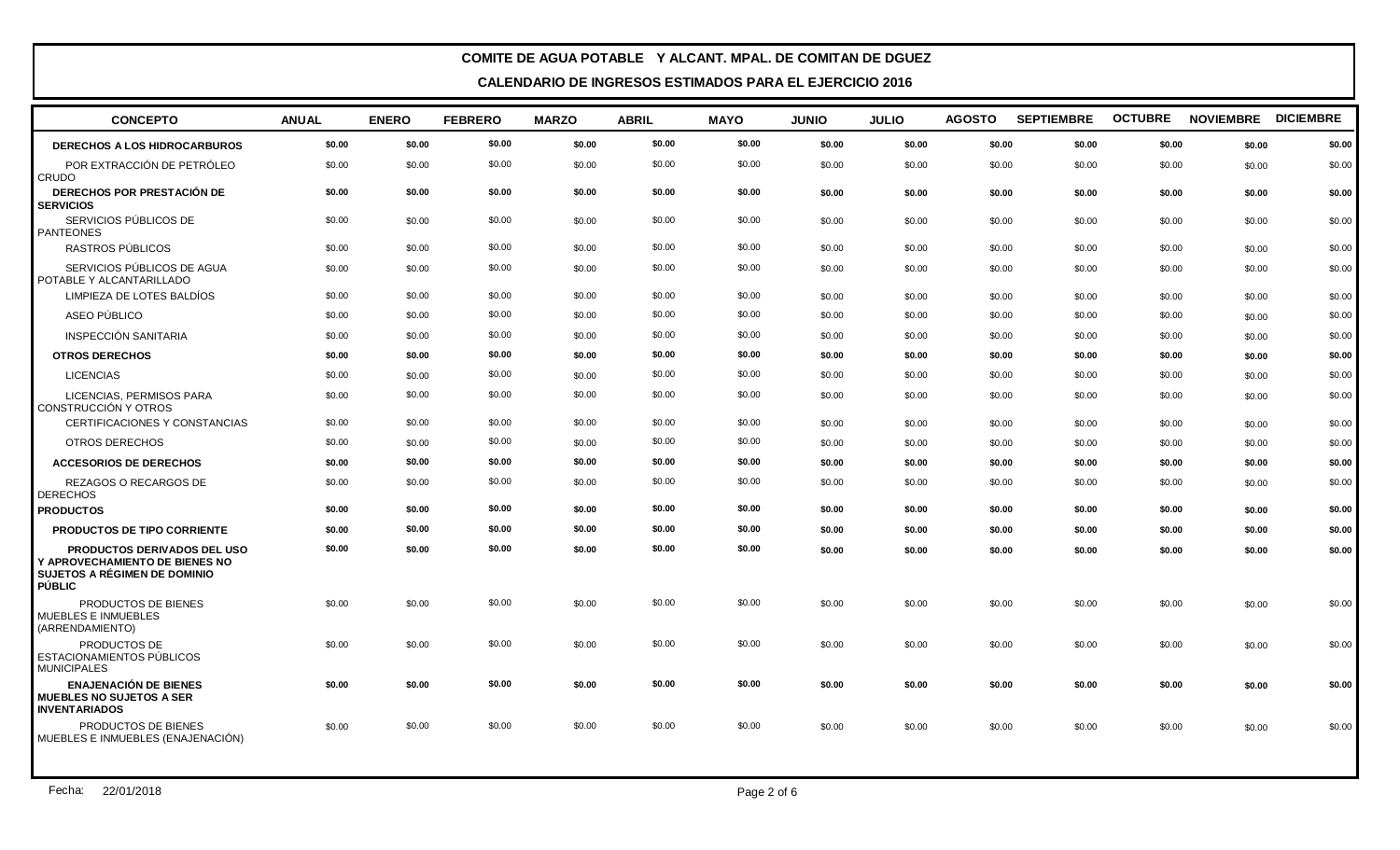| <b>CONCEPTO</b>                                                  | <b>ANUAL</b> | <b>ENERO</b> | <b>FEBRERO</b> | <b>MARZO</b> | <b>ABRIL</b> | <b>MAYO</b> | <b>JUNIO</b> | <b>JULIO</b> | <b>AGOSTO</b> | <b>SEPTIEMBRE</b> | <b>OCTUBRE</b> | NOVIEMBRE DICIEMBRE |        |
|------------------------------------------------------------------|--------------|--------------|----------------|--------------|--------------|-------------|--------------|--------------|---------------|-------------------|----------------|---------------------|--------|
| <b>ACCESORIOS DE PRODUCTOS</b>                                   | \$0.00       | \$0.00       | \$0.00         | \$0.00       | \$0.00       | \$0.00      | \$0.00       | \$0.00       | \$0.00        | \$0.00            | \$0.00         | \$0.00              | \$0.00 |
| REZAGOS O RECARGOS DE<br><b>PRODUCTOS</b>                        | \$0.00       | \$0.00       | \$0.00         | \$0.00       | \$0.00       | \$0.00      | \$0.00       | \$0.00       | \$0.00        | \$0.00            | \$0.00         | \$0.00              | \$0.00 |
| <b>OTROS PRODUCTOS QUE</b><br><b>GENERAN INGRESOS CORRIENTES</b> | \$0.00       | \$0.00       | \$0.00         | \$0.00       | \$0.00       | \$0.00      | \$0.00       | \$0.00       | \$0.00        | \$0.00            | \$0.00         | \$0.00              | \$0.00 |
| PRODUCTOS DERIVADOS DE<br><b>BIENES MUEBLES</b>                  | \$0.00       | \$0.00       | \$0.00         | \$0.00       | \$0.00       | \$0.00      | \$0.00       | \$0.00       | \$0.00        | \$0.00            | \$0.00         | \$0.00              | \$0.00 |
| PRODUCTOS FINANCIEROS<br>(ORDINARIOS)                            | \$0.00       | \$0.00       | \$0.00         | \$0.00       | \$0.00       | \$0.00      | \$0.00       | \$0.00       | \$0.00        | \$0.00            | \$0.00         | \$0.00              | \$0.00 |
| PRODUCTOS FINANCIEROS<br>(CAPUFE)                                | \$0.00       | \$0.00       | \$0.00         | \$0.00       | \$0.00       | \$0.00      | \$0.00       | \$0.00       | \$0.00        | \$0.00            | \$0.00         | \$0.00              | \$0.00 |
| PRODUCTOS FINANCIEROS<br>(OTROS CONVENIDOS)                      | \$0.00       | \$0.00       | \$0.00         | \$0.00       | \$0.00       | \$0.00      | \$0.00       | \$0.00       | \$0.00        | \$0.00            | \$0.00         | \$0.00              | \$0.00 |
| PRODUCTOS FINANCIEROS<br>(ADICIONALES ESTATALES)                 | \$0.00       | \$0.00       | \$0.00         | \$0.00       | \$0.00       | \$0.00      | \$0.00       | \$0.00       | \$0.00        | \$0.00            | \$0.00         | \$0.00              | \$0.00 |
| PRODUCTOS FINANCIEROS<br>(OTROS SUBSIDIOS)                       | \$0.00       | \$0.00       | \$0.00         | \$0.00       | \$0.00       | \$0.00      | \$0.00       | \$0.00       | \$0.00        | \$0.00            | \$0.00         | \$0.00              | \$0.00 |
| PRODUCTOS FINANCIEROS<br>(FINANCIAMIENTOS Y EMPRÉSTITOS)         | \$0.00       | \$0.00       | \$0.00         | \$0.00       | \$0.00       | \$0.00      | \$0.00       | \$0.00       | \$0.00        | \$0.00            | \$0.00         | \$0.00              | \$0.00 |
| OTROS PRODUCTOS                                                  | \$0.00       | \$0.00       | \$0.00         | \$0.00       | \$0.00       | \$0.00      | \$0.00       | \$0.00       | \$0.00        | \$0.00            | \$0.00         | \$0.00              | \$0.00 |
| <b>APROVECHAMIENTOS</b>                                          | \$0.00       | \$0.00       | \$0.00         | \$0.00       | \$0.00       | \$0.00      | \$0.00       | \$0.00       | \$0.00        | \$0.00            | \$0.00         | \$0.00              | \$0.00 |
| <b>APROVECHAMIENTOS DE TIPO</b><br><b>CORRIENTE</b>              | \$0.00       | \$0.00       | \$0.00         | \$0.00       | \$0.00       | \$0.00      | \$0.00       | \$0.00       | \$0.00        | \$0.00            | \$0.00         | \$0.00              | \$0.00 |
| <b>INCENTIVOS DERIVADOS DE LA</b><br><b>COLABORACIÓN FISCAL</b>  | \$0.00       | \$0.00       | \$0.00         | \$0.00       | \$0.00       | \$0.00      | \$0.00       | \$0.00       | \$0.00        | \$0.00            | \$0.00         | \$0.00              | \$0.00 |
| <b>MULTAS</b>                                                    | \$0.00       | \$0.00       | \$0.00         | \$0.00       | \$0.00       | \$0.00      | \$0.00       | \$0.00       | \$0.00        | \$0.00            | \$0.00         | \$0.00              | \$0.00 |
| <b>MULTAS</b>                                                    | \$0.00       | \$0.00       | \$0.00         | \$0.00       | \$0.00       | \$0.00      | \$0.00       | \$0.00       | \$0.00        | \$0.00            | \$0.00         | \$0.00              | \$0.00 |
| <b>INDEMNIZACIONES</b>                                           | \$0.00       | \$0.00       | \$0.00         | \$0.00       | \$0.00       | \$0.00      | \$0.00       | \$0.00       | \$0.00        | \$0.00            | \$0.00         | \$0.00              | \$0.00 |
| <b>INDEMNIZACIONES</b>                                           | \$0.00       | \$0.00       | \$0.00         | \$0.00       | \$0.00       | \$0.00      | \$0.00       | \$0.00       | \$0.00        | \$0.00            | \$0.00         | \$0.00              | \$0.00 |
| <b>REINTEGROS</b>                                                | \$0.00       | \$0.00       | \$0.00         | \$0.00       | \$0.00       | \$0.00      | \$0.00       | \$0.00       | \$0.00        | \$0.00            | \$0.00         | \$0.00              | \$0.00 |
| REINTEGROS Y ALCANCES                                            | \$0.00       | \$0.00       | \$0.00         | \$0.00       | \$0.00       | \$0.00      | \$0.00       | \$0.00       | \$0.00        | \$0.00            | \$0.00         | \$0.00              | \$0.00 |
| <b>APROVECHAMIENTOS</b><br>PROVENIENTES DE OBRAS PÚBLICAS        | \$0.00       | \$0.00       | \$0.00         | \$0.00       | \$0.00       | \$0.00      | \$0.00       | \$0.00       | \$0.00        | \$0.00            | \$0.00         | \$0.00              | \$0.00 |
| RETENCIONES DE OBRA PÚBLICA                                      | \$0.00       | \$0.00       | \$0.00         | \$0.00       | \$0.00       | \$0.00      | \$0.00       | \$0.00       | \$0.00        | \$0.00            | \$0.00         | \$0.00              | \$0.00 |
| <b>APROVECHAMIENTOS POR</b><br>APORTACIONES Y COOPERACIONES      | \$0.00       | \$0.00       | \$0.00         | \$0.00       | \$0.00       | \$0.00      | \$0.00       | \$0.00       | \$0.00        | \$0.00            | \$0.00         | \$0.00              | \$0.00 |
| DONATIVOS, HERENCIAS Y<br>LEGADOS A FAVOR DEL MUNICIPIO          | \$0.00       | \$0.00       | \$0.00         | \$0.00       | \$0.00       | \$0.00      | \$0.00       | \$0.00       | \$0.00        | \$0.00            | \$0.00         | \$0.00              | \$0.00 |
| <b>ACCESORIOS DE</b><br><b>APROVECHAMIENTOS</b>                  | \$0.00       | \$0.00       | \$0.00         | \$0.00       | \$0.00       | \$0.00      | \$0.00       | \$0.00       | \$0.00        | \$0.00            | \$0.00         | \$0.00              | \$0.00 |
|                                                                  |              |              |                |              |              |             |              |              |               |                   |                |                     |        |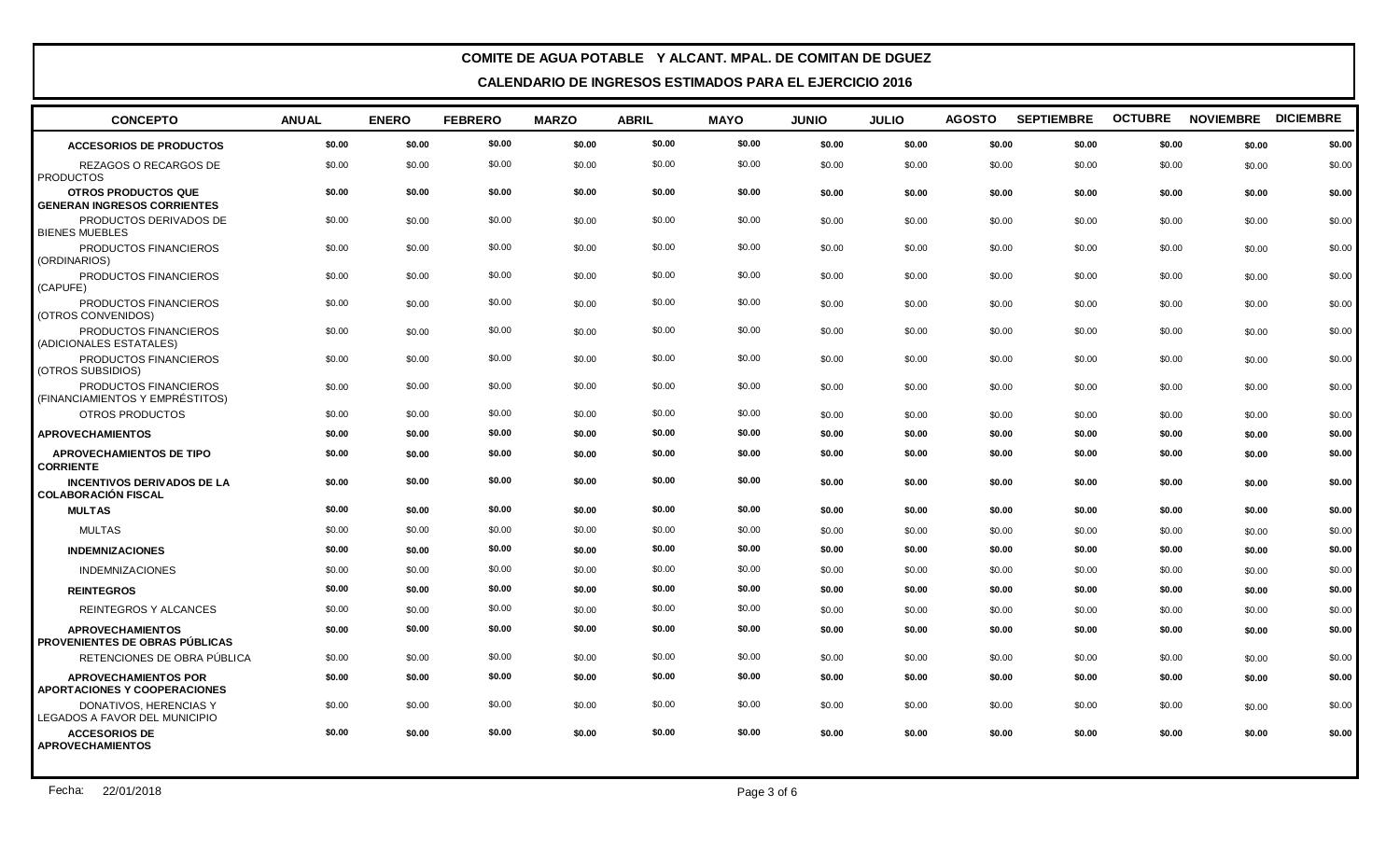| <b>CONCEPTO</b>                                                                                                                   | <b>ANUAL</b>    | <b>ENERO</b>   | <b>FEBRERO</b> | <b>MARZO</b>   | <b>ABRIL</b>   | <b>MAYO</b>    | <b>JUNIO</b>   | <b>JULIO</b>   | <b>AGOSTO</b>  | <b>SEPTIEMBRE</b> | <b>OCTUBRE</b> | NOVIEMBRE DICIEMBRE |                |
|-----------------------------------------------------------------------------------------------------------------------------------|-----------------|----------------|----------------|----------------|----------------|----------------|----------------|----------------|----------------|-------------------|----------------|---------------------|----------------|
| REZAGOS O RECARGOS DE<br>APROVECHAMIENTOS                                                                                         | \$0.00          | \$0.00         | \$0.00         | \$0.00         | \$0.00         | \$0.00         | \$0.00         | \$0.00         | \$0.00         | \$0.00            | \$0.00         | \$0.00              | \$0.00         |
| <b>OTROS APROVECHAMIENTOS</b>                                                                                                     | \$0.00          | \$0.00         | \$0.00         | \$0.00         | \$0.00         | \$0.00         | \$0.00         | \$0.00         | \$0.00         | \$0.00            | \$0.00         | \$0.00              | \$0.00         |
| REPARACIÓN DEL DAÑO                                                                                                               | \$0.00          | \$0.00         | \$0.00         | \$0.00         | \$0.00         | \$0.00         | \$0.00         | \$0.00         | \$0.00         | \$0.00            | \$0.00         | \$0.00              | \$0.00         |
| <b>CONCESIONES PARA LA</b><br>EXPLOTACIÓN DE BIENES<br><b>PATRIMONIALES</b>                                                       | \$0.00          | \$0.00         | \$0.00         | \$0.00         | \$0.00         | \$0.00         | \$0.00         | \$0.00         | \$0.00         | \$0.00            | \$0.00         | \$0.00              | \$0.00         |
| <b>RESTITUCIONES QUE POR</b><br>I CUALQUIER CAUSA SE HAGAN AL FISCO                                                               | \$0.00          | \$0.00         | \$0.00         | \$0.00         | \$0.00         | \$0.00         | \$0.00         | \$0.00         | \$0.00         | \$0.00            | \$0.00         | \$0.00              | \$0.00         |
| <b>TESOROS</b>                                                                                                                    | \$0.00          | \$0.00         | \$0.00         | \$0.00         | \$0.00         | \$0.00         | \$0.00         | \$0.00         | \$0.00         | \$0.00            | \$0.00         | \$0.00              | \$0.00         |
| <b>RENDIMIENTOS POR</b><br>ADQUISICIONES DE BIENES                                                                                | \$0.00          | \$0.00         | \$0.00         | \$0.00         | \$0.00         | \$0.00         | \$0.00         | \$0.00         | \$0.00         | \$0.00            | \$0.00         | \$0.00              | \$0.00         |
| FIANZAS O CAUCIONES QUE LA<br>AUTORIDAD ADMINISTRATIVA ORDENE<br><b>HACER EFECTIVA</b>                                            | \$0.00          | \$0.00         | \$0.00         | \$0.00         | \$0.00         | \$0.00         | \$0.00         | \$0.00         | \$0.00         | \$0.00            | \$0.00         | \$0.00              | \$0.00         |
| GASTOS DE EJECUCIÓN                                                                                                               | \$0.00          | \$0.00         | \$0.00         | \$0.00         | \$0.00         | \$0.00         | \$0.00         | \$0.00         | \$0.00         | \$0.00            | \$0.00         | \$0.00              | \$0.00         |
| <b>INGRESOS POR VENTAS DE BIENES Y</b><br><b>SERVICIOS</b>                                                                        | \$0.00          | \$0.00         | \$0.00         | \$0.00         | \$0.00         | \$0.00         | \$0.00         | \$0.00         | \$0.00         | \$0.00            | \$0.00         | \$0.00              | \$0.00         |
| <b>INGRESOS POR VENTA DE BIENES Y</b><br><b>SERVICIOS PRODUCIDOS EN</b><br><b>ESTABLECIMIENTOS DEL GOBIERNO</b><br><b>CENTRAL</b> | \$0.00          | \$0.00         | \$0.00         | \$0.00         | \$0.00         | \$0.00         | \$0.00         | \$0.00         | \$0.00         | \$0.00            | \$0.00         | \$0.00              | \$0.00         |
| <b>INGRESOS PROPIOS DE ENTES</b><br><b>DESCENTRALIZADOS</b>                                                                       | \$0.00          | \$0.00         | \$0.00         | \$0.00         | \$0.00         | \$0.00         | \$0.00         | \$0.00         | \$0.00         | \$0.00            | \$0.00         | \$0.00              | \$0.00         |
| <b>DIF MUNICIPAL</b>                                                                                                              | \$0.00          | \$0.00         | \$0.00         | \$0.00         | \$0.00         | \$0.00         | \$0.00         | \$0.00         | \$0.00         | \$0.00            | \$0.00         | \$0.00              | \$0.00         |
| SISTEMA DE AGUA POTABLE                                                                                                           | \$20,247,561.00 | \$3,197,536.00 | \$1,375,447.00 | \$1,427,003.00 | \$1,427,481.50 | \$1,593,636.50 | \$1,564,861.50 | \$1,564,076.00 | \$1,284,844.50 | \$1,245,489.50    | \$1,271,408.50 | \$1,485,450.50      | \$2,810,326.50 |
| <b>OTROS</b>                                                                                                                      | \$0.00          | \$0.00         | \$0.00         | \$0.00         | \$0.00         | \$0.00         | \$0.00         | \$0.00         | \$0.00         | \$0.00            | \$0.00         | \$0.00              | \$0.00         |
| PARTICIPACIONES Y APORTACIONES                                                                                                    | \$0.00          | \$0.00         | \$0.00         | \$0.00         | \$0.00         | \$0.00         | \$0.00         | \$0.00         | \$0.00         | \$0.00            | \$0.00         | \$0.00              | \$0.00         |
| <b>PARTICIPACIONES</b>                                                                                                            | \$0.00          | \$0.00         | \$0.00         | \$0.00         | \$0.00         | \$0.00         | \$0.00         | \$0.00         | \$0.00         | \$0.00            | \$0.00         | \$0.00              | \$0.00         |
| <b>RAMO 28</b>                                                                                                                    | \$0.00          | \$0.00         | \$0.00         | \$0.00         | \$0.00         | \$0.00         | \$0.00         | \$0.00         | \$0.00         | \$0.00            | \$0.00         | \$0.00              | \$0.00         |
| <b>FONDO GENERAL DE</b><br><b>PARTICIPACIONES</b>                                                                                 | \$0.00          | \$0.00         | \$0.00         | \$0.00         | \$0.00         | \$0.00         | \$0.00         | \$0.00         | \$0.00         | \$0.00            | \$0.00         | \$0.00              | \$0.00         |
| FONDO DE FOMENTO MUNICIPAL                                                                                                        | \$0.00          | \$0.00         | \$0.00         | \$0.00         | \$0.00         | \$0.00         | \$0.00         | \$0.00         | \$0.00         | \$0.00            | \$0.00         | \$0.00              | \$0.00         |
| IMPUESTOS ESPECIALES SOBRE<br>PRODUCTOS Y SERVICIOS                                                                               | \$0.00          | \$0.00         | \$0.00         | \$0.00         | \$0.00         | \$0.00         | \$0.00         | \$0.00         | \$0.00         | \$0.00            | \$0.00         | \$0.00              | \$0.00         |
| <b>IMPUESTO SOBRE AUTOMÓVILES</b><br><b>NUEVOS</b>                                                                                | \$0.00          | \$0.00         | \$0.00         | \$0.00         | \$0.00         | \$0.00         | \$0.00         | \$0.00         | \$0.00         | \$0.00            | \$0.00         | \$0.00              | \$0.00         |
| <b>TENENCIA</b>                                                                                                                   | \$0.00          | \$0.00         | \$0.00         | \$0.00         | \$0.00         | \$0.00         | \$0.00         | \$0.00         | \$0.00         | \$0.00            | \$0.00         | \$0.00              | \$0.00         |
| FONDO DE FISCALIZACIÓN                                                                                                            | \$0.00          | \$0.00         | \$0.00         | \$0.00         | \$0.00         | \$0.00         | \$0.00         | \$0.00         | \$0.00         | \$0.00            | \$0.00         | \$0.00              | \$0.00         |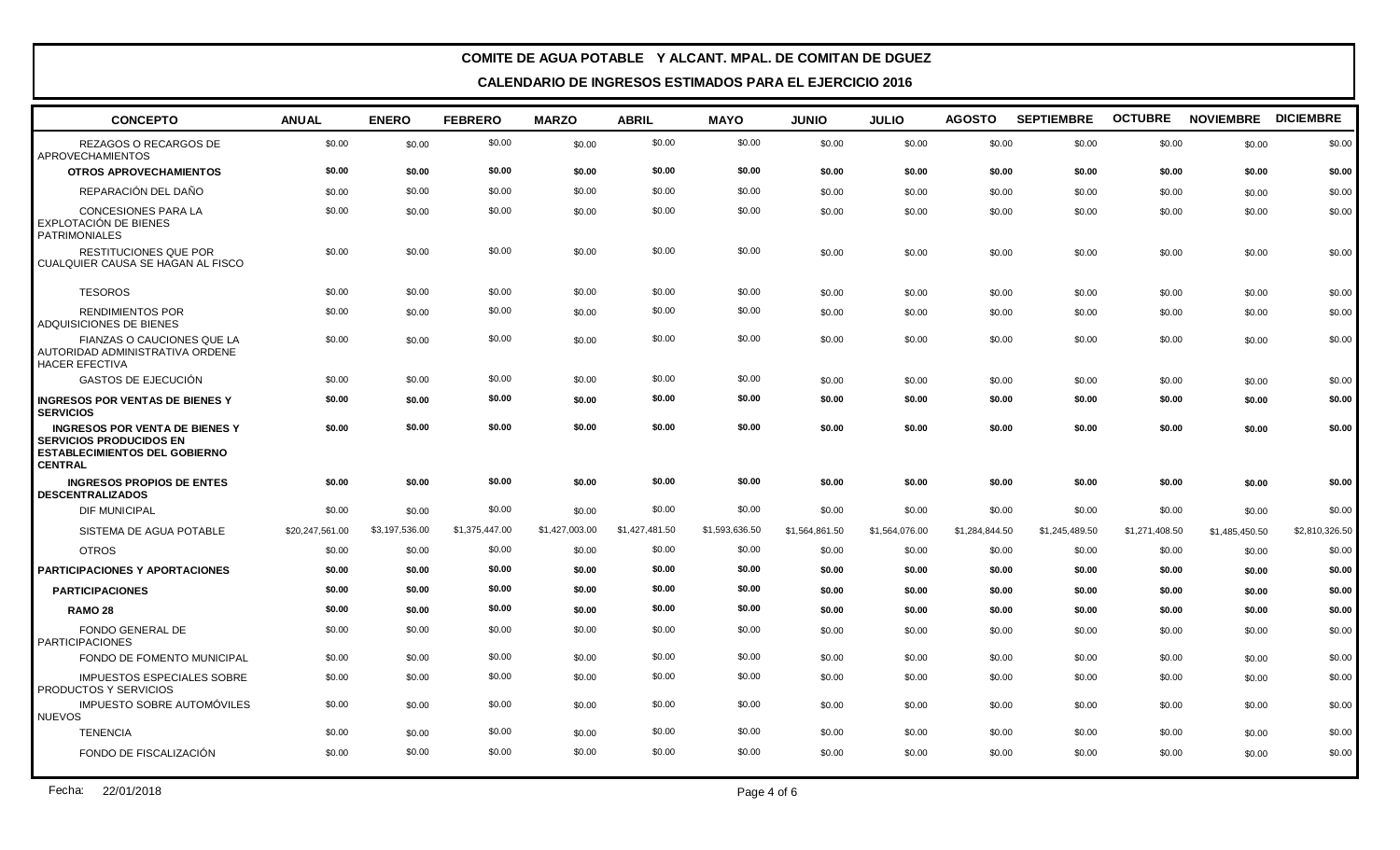| <b>CONCEPTO</b>                                                                                             | <b>ANUAL</b> | <b>ENERO</b> | <b>FEBRERO</b> | <b>MARZO</b> | <b>ABRIL</b> | <b>MAYO</b> | <b>JUNIO</b> | <b>JULIO</b> | <b>AGOSTO</b> | <b>SEPTIEMBRE</b> | <b>OCTUBRE</b> | NOVIEMBRE DICIEMBRE |        |
|-------------------------------------------------------------------------------------------------------------|--------------|--------------|----------------|--------------|--------------|-------------|--------------|--------------|---------------|-------------------|----------------|---------------------|--------|
| PARTICIPACIÓN DEL IMPUESTO A<br>LA VENTA FINAL DE GASOLINAS Y DIESEL                                        | \$0.00       | \$0.00       | \$0.00         | \$0.00       | \$0.00       | \$0.00      | \$0.00       | \$0.00       | \$0.00        | \$0.00            | \$0.00         | \$0.00              | \$0.00 |
| FONDO DE COMPENSACIÓN                                                                                       | \$0.00       | \$0.00       | \$0.00         | \$0.00       | \$0.00       | \$0.00      | \$0.00       | \$0.00       | \$0.00        | \$0.00            | \$0.00         | \$0.00              | \$0.00 |
| FONDO DE EXTRACCIÓN DE<br><b>HIDROCARBUROS</b>                                                              | \$0.00       | \$0.00       | \$0.00         | \$0.00       | \$0.00       | \$0.00      | \$0.00       | \$0.00       | \$0.00        | \$0.00            | \$0.00         | \$0.00              | \$0.00 |
| <b>IMPUESTOS LOCALES A LA</b><br>VENTA FINAL DE LOS BIENES GRAVADOS<br>CON EL IMPUESTO ESPECIAL SOBRE PR    | \$0.00       | \$0.00       | \$0.00         | \$0.00       | \$0.00       | \$0.00      | \$0.00       | \$0.00       | \$0.00        | \$0.00            | \$0.00         | \$0.00              | \$0.00 |
| <b>APORTACIONES</b>                                                                                         | \$0.00       | \$0.00       | \$0.00         | \$0.00       | \$0.00       | \$0.00      | \$0.00       | \$0.00       | \$0.00        | \$0.00            | \$0.00         | \$0.00              | \$0.00 |
| RAMO 33 F-III                                                                                               | \$0.00       | \$0.00       | \$0.00         | \$0.00       | \$0.00       | \$0.00      | \$0.00       | \$0.00       | \$0.00        | \$0.00            | \$0.00         | \$0.00              | \$0.00 |
| FONDO DE INFRAESTRUCTURA<br>SOCIAL MUNICIPAL (FISM)                                                         | \$0.00       | \$0.00       | \$0.00         | \$0.00       | \$0.00       | \$0.00      | \$0.00       | \$0.00       | \$0.00        | \$0.00            | \$0.00         | \$0.00              | \$0.00 |
| PRODUCTOS FINANCIEROS DEL<br>RAMO 33-FISM                                                                   | \$0.00       | \$0.00       | \$0.00         | \$0.00       | \$0.00       | \$0.00      | \$0.00       | \$0.00       | \$0.00        | \$0.00            | \$0.00         | \$0.00              | \$0.00 |
| PRODUCTOS FINANCIEROS DEL<br>RAMO 33-FISM DE EJERCICIOS<br><b>ANTERIORES</b>                                | \$0.00       | \$0.00       | \$0.00         | \$0.00       | \$0.00       | \$0.00      | \$0.00       | \$0.00       | \$0.00        | \$0.00            | \$0.00         | \$0.00              | \$0.00 |
| RAMO 33 F-IV                                                                                                | \$0.00       | \$0.00       | \$0.00         | \$0.00       | \$0.00       | \$0.00      | \$0.00       | \$0.00       | \$0.00        | \$0.00            | \$0.00         | \$0.00              | \$0.00 |
| FONDO DE APORTACIONES PARA<br>EL FORTALECIMIENTO MUNICIPAL<br>(FORTAMUN)                                    | \$0.00       | \$0.00       | \$0.00         | \$0.00       | \$0.00       | \$0.00      | \$0.00       | \$0.00       | \$0.00        | \$0.00            | \$0.00         | \$0.00              | \$0.00 |
| PRODUCTOS FINANCIEROS DEL<br>RAMO 33-FORTAMUN                                                               | \$0.00       | \$0.00       | \$0.00         | \$0.00       | \$0.00       | \$0.00      | \$0.00       | \$0.00       | \$0.00        | \$0.00            | \$0.00         | \$0.00              | \$0.00 |
| PRODUCTOS FINANCIEROS DEL<br>RAMO 33-FORTAMUN DE EJERCICIOS<br><b>ANTERIORES</b>                            | \$0.00       | \$0.00       | \$0.00         | \$0.00       | \$0.00       | \$0.00      | \$0.00       | \$0.00       | \$0.00        | \$0.00            | \$0.00         | \$0.00              | \$0.00 |
| <b>CONVENIDOS</b>                                                                                           | \$0.00       | \$0.00       | \$0.00         | \$0.00       | \$0.00       | \$0.00      | \$0.00       | \$0.00       | \$0.00        | \$0.00            | \$0.00         | \$0.00              | \$0.00 |
| <b>CONVENIDOS</b>                                                                                           | \$0.00       | \$0.00       | \$0.00         | \$0.00       | \$0.00       | \$0.00      | \$0.00       | \$0.00       | \$0.00        | \$0.00            | \$0.00         | \$0.00              | \$0.00 |
| <b>CAPUFE</b>                                                                                               | \$0.00       | \$0.00       | \$0.00         | \$0.00       | \$0.00       | \$0.00      | \$0.00       | \$0.00       | \$0.00        | \$0.00            | \$0.00         | \$0.00              | \$0.00 |
| <b>BEBIDAS ALCOHÓLICAS</b>                                                                                  | \$0.00       | \$0.00       | \$0.00         | \$0.00       | \$0.00       | \$0.00      | \$0.00       | \$0.00       | \$0.00        | \$0.00            | \$0.00         | \$0.00              | \$0.00 |
| <b>REGISTRO CIVIL</b>                                                                                       | \$0.00       | \$0.00       | \$0.00         | \$0.00       | \$0.00       | \$0.00      | \$0.00       | \$0.00       | \$0.00        | \$0.00            | \$0.00         | \$0.00              | \$0.00 |
| ZONA FEDERAL MARÍTIMO<br><b>TERRESTRE</b>                                                                   | \$0.00       | \$0.00       | \$0.00         | \$0.00       | \$0.00       | \$0.00      | \$0.00       | \$0.00       | \$0.00        | \$0.00            | \$0.00         | \$0.00              | \$0.00 |
| <b>VIGILANCIA Y CONTROL DE</b><br>MERCANCÍA EXTRANJERA                                                      | \$0.00       | \$0.00       | \$0.00         | \$0.00       | \$0.00       | \$0.00      | \$0.00       | \$0.00       | \$0.00        | \$0.00            | \$0.00         | \$0.00              | \$0.00 |
| USO, GOCE O<br>APROVECHAMIENTO DE INMUEBLES<br>UBICADOS EN ZONAS CONTIGUAS A<br><b>CAUCES DE CORRIENTES</b> | \$0.00       | \$0.00       | \$0.00         | \$0.00       | \$0.00       | \$0.00      | \$0.00       | \$0.00       | \$0.00        | \$0.00            | \$0.00         | \$0.00              | \$0.00 |
| <b>OTROS</b>                                                                                                | \$0.00       | \$0.00       | \$0.00         | \$0.00       | \$0.00       | \$0.00      | \$0.00       | \$0.00       | \$0.00        | \$0.00            | \$0.00         | \$0.00              | \$0.00 |